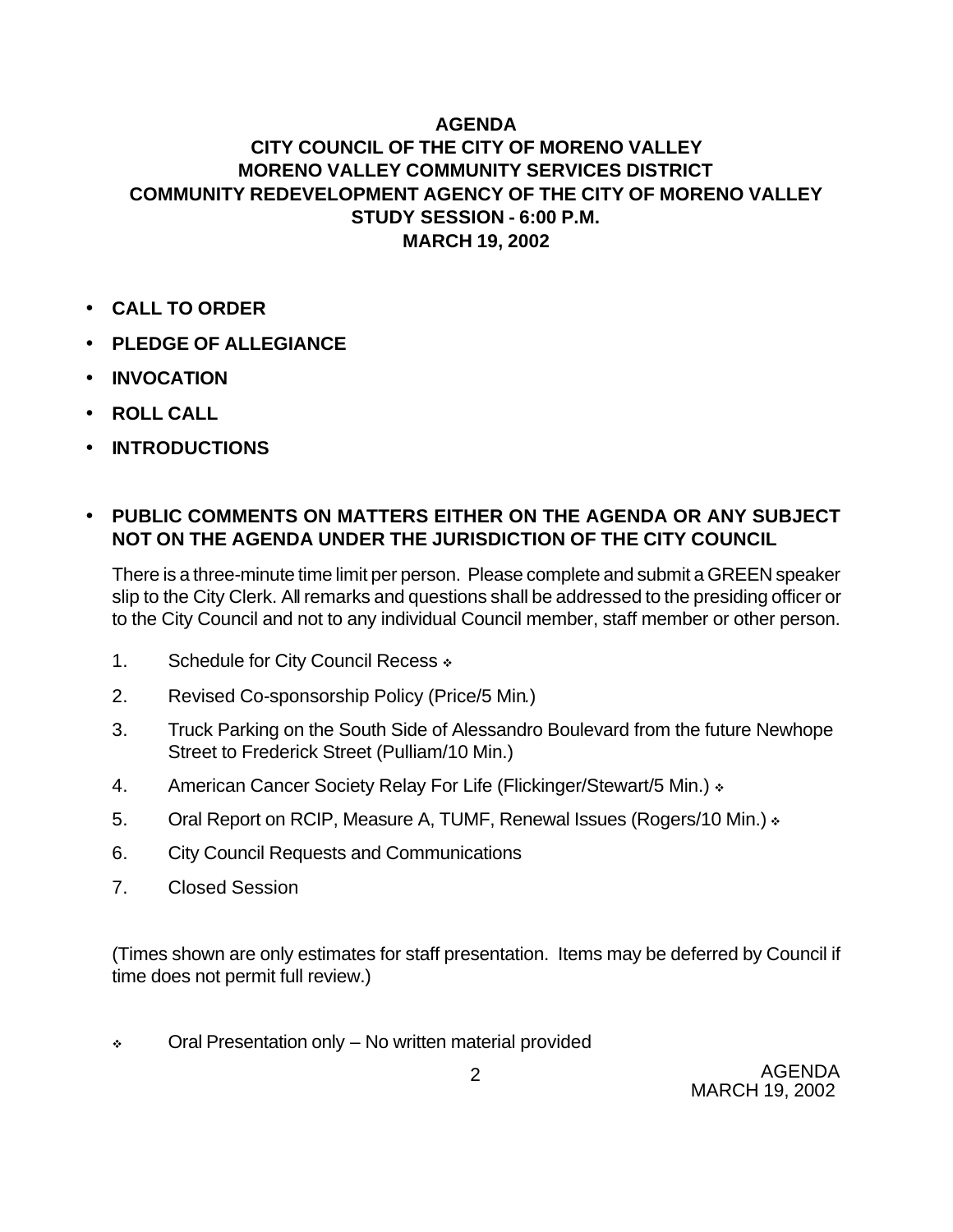AGENDA MARCH 19, 2002